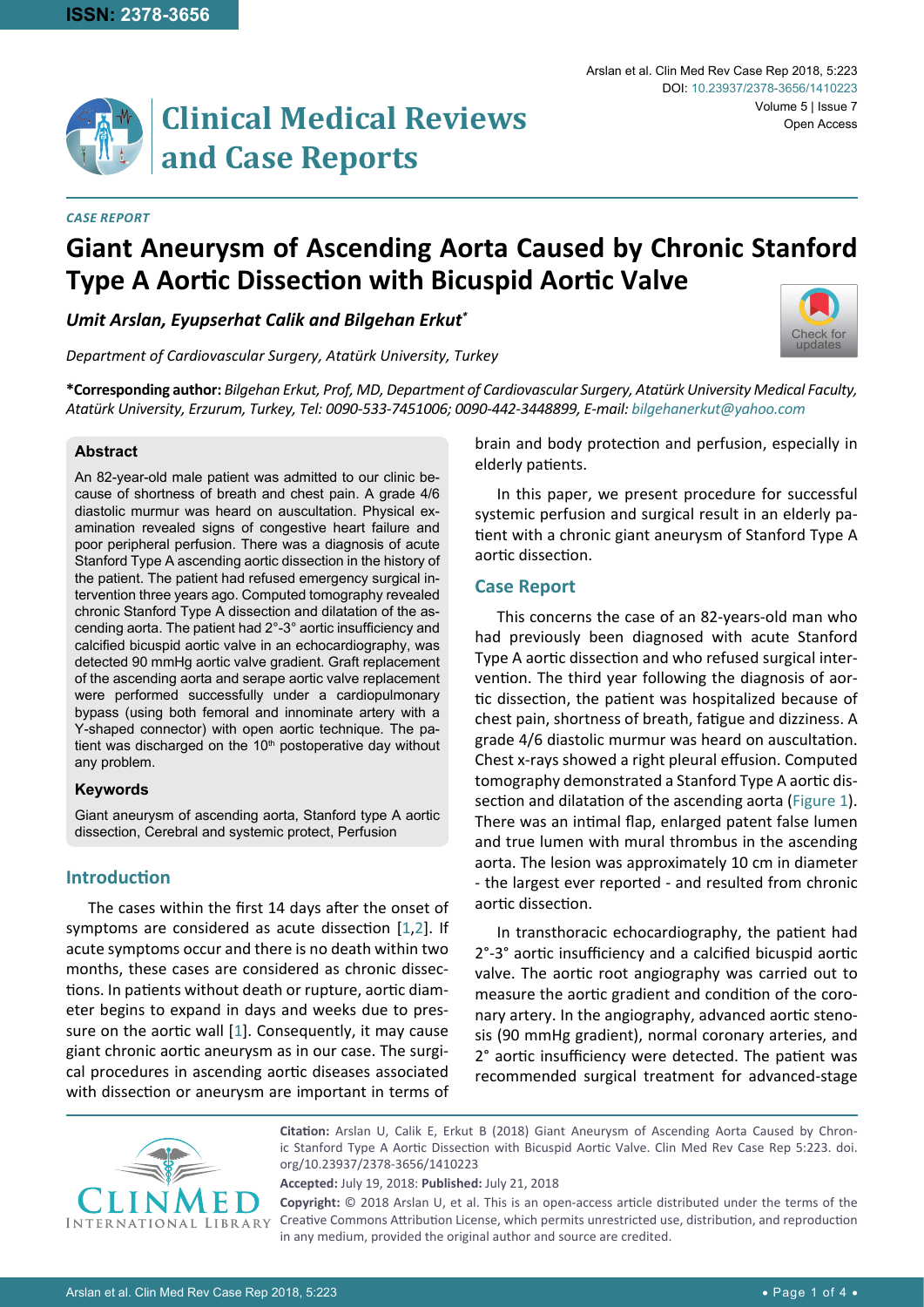<span id="page-1-0"></span>

**Figure 1:** A) Computed sequential tomographic images of an 82-year-old man who diagnosed a chronic Stanford Type A aortic dissection. CT-scan illustrated dissection of the ascending aorta, dilatation of the ascending aorta and circulation in both the true (T) and the false (F) lumens. T denotes the true lumen and F denotes the false lumen; B) Contrast-enhanced tomography image showing aortic arch and branches in Stanford Type A dissection patient.

<span id="page-1-1"></span>

ascending aortic aneurysm. The ascending aorta dilated, extending 10 cm in diameter.

aortic stenosis and chronic dissecting aortic aneurysm. The patient accepted surgery and operative risk, and then he taken operation, urgently. After a sternotomy, giant ascending aortic aneurysm was seen ([Figure 2](#page-1-1)). Firstly the femoral artery and right atrium were prepared for a cardiopulmonary bypass following systemic heparinization (300 unit/kg). The femoral artery and two stage venous cannulas were placed. The ascending aorta was slightly pulled to the proximal and the innominate artery was made visible, and it was suspended with plastic tape. The diameter of the innominate artery was approximately 11 mm. The purse suture was placed on the innominate artery, and it was cannuled. The femoral arterial line (systemic line) was connected to the innominate arterial line (cerebral line) by the use of a Y-shaped connector, and the cardiopulmonary bypass was initiated. The vent tube was inserted into the left ventricle via the right upper pulmonary vein. Myocardial protection was provided by systemic hypothermia at 30 °C with antegrade administration cardioplegia solution, and then by cold retrograde blood perfusion. To start aortic surgery with open technique, the innominate artery was clamped 1 cm above the site of origin from ascending aorta, and the pump flow rate was decreased to 10 mL/ kg/min. So, the antegrade cerebral and systemic perfusions were achieved with low flow with innominate and femoral arteries lines. Following this, a vertical incision was made to the ascending aortic aneurysm. The dilated ascending aorta was excised. A marked mural thrombus was present in the false lumen of the ascending aorta, but the dissection did not extend to the coronary ostium ([Figure 3](#page-2-0)). A 30 mm tubular woven Dacron prosthesis (UB Shield Graft TM, Ube Medical Co. Ltd., Tokyo, Japan) was anastomosed - using 3-0 polypropylene under the open anastomosis technique - to the distal ascending aorta. The distal stump was reinforced with a strip of polytetrafluoroethylene felt on the outside of the aorta. After the clamp on the innominate artery was removed, a cross clamping was placed on the new ascending aortic graft, and the cardiopulmonary bypass was continued with a normal flow rate using both the femoral and the innominate arteries lines. Later, the aortic valve was excised and an aortic valve replacement was performed with number 21 mechanical aortic valve (Sorin Bicarbon bileaflet valve). Then, the new ascending aor-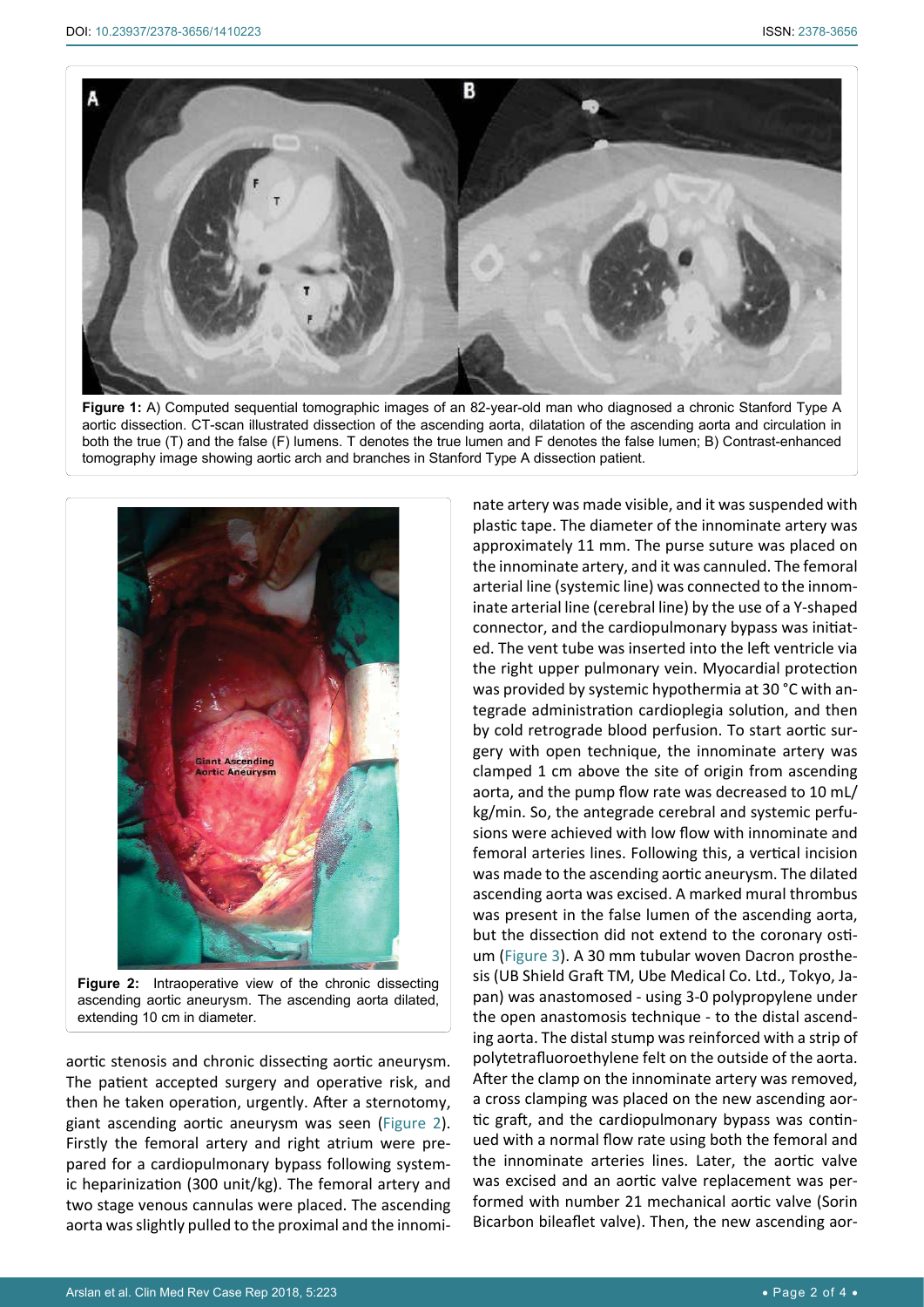<span id="page-2-0"></span>

**Figure 3:** A) Intraoperative view after aortotomy, enlarged ascending aorta and dissected aortic tissue; B) Operative image of bicuspid aortic valve after proximal ascending aortic graft implantation.

<span id="page-2-1"></span>

**Figure 4:** Postoperative view following ascending tubular graft replacement (asterisk).

tic graft was sutured to the proximal aorta. That is, the procedures of a tubular ascending aortic graft and separated aortic valve replacement were completed ([Fig](#page-2-1)[ure 4\)](#page-2-1). De-airing of the left heart was carried out via the aortic root catheter, followed by a de-clamping of the graft, and the patient was re-warmed. The heart spontaneously resumed beating into ventricular fibrillation, underwent cardioversion into a slow rhythm, and was then paced. About five minutes after declamping the aorta, the hemodynamics stabilized with good left ventricular contraction. Cardiopulmonary bypass was withdrawn uneventfully. The cannulas in the innominate

and femoral arteries were removed. After sufficient hemostasis was achieved, the chest was closed. The hemispheric antegrade cerebral and systemic perfusion time was 35 minutes during open aortic technique. The average aortic cross-clamp time was 63 minutes. On the first postoperative day, the patient was conscious and extubated. A postoperative-enhanced CT showed no abnormal findings at the anastomotic site with the prosthesis, as well as no residual aortic dissection. The pathological diagnosis was aortic dissection without cystic medial necrosis. The patient was discharged on postoperative day 10 without any problems.

# **Discussion**

Diseases of the aorta are important contributory factors towards morbidity and mortality, and are related to cardiovascular disease. One of these diseases is aortic dissection (AD), with a prevalence of 5 to 30 cases per million people per year, and it is an exceptionally lethal condition. Almost three quarters of AD cases affect the ascending aorta and this, in the acute phase of the disease, carries a high risk of serious complications. Patients with aortic dissection may also present with acute aortic regurgitation, cardiac dysfunction, and congestive heart failure, ischemia to various organs, and neurologic deficits [[1](#page-3-0),[2](#page-3-1)].

The few patients who survive the initial phase of an untreated Stanford Type A aortic dissection have an extremely high long-term risk of mortality and often have clinical findings different from those of acute dissections. Many patients with aortic dissection die before hospital admission. Mortality has been estimated at 1-2% per hour during the first two days [[2,](#page-3-1)[3](#page-3-2)]. Early clinical recognition is crucial for the emergent (usually surgical) management of these cases. However, in up to 38% of patients, the diagnosis is missed on initial clinical evaluation and, in more than 20% of patients, the diagnosis is only made at autopsy, and few have been